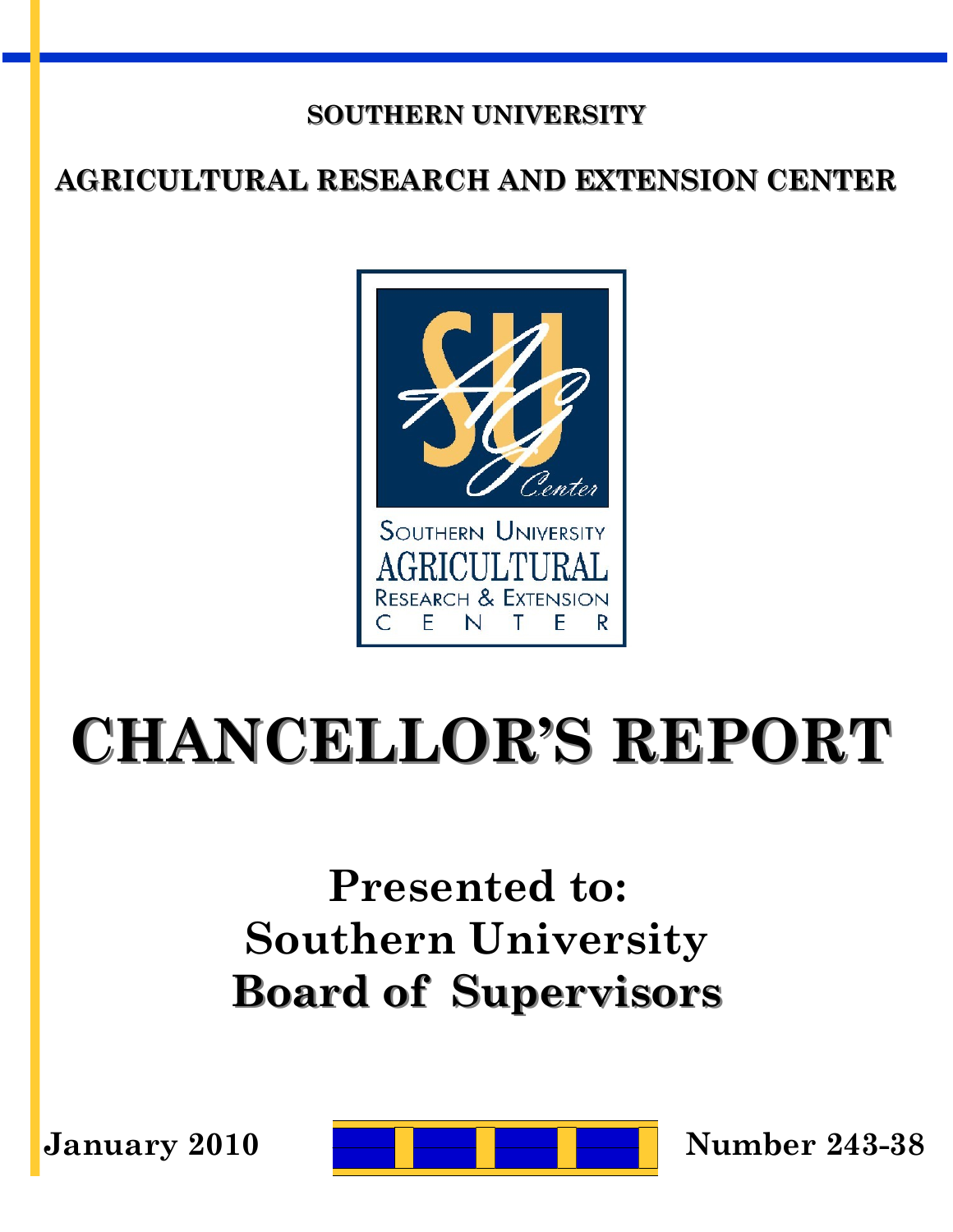## **SU Ag Center holds third plant biosecurity symposium**

organized to tell diverse

*Southern University Ag Center*

**Leodrey Williams Chancellor** 

**Adell Brown** Vice Chancellor, Finance and Administration

**Kirkland Mellad** Vice Chancellor for Research

**Gina E. Eubanks** Vice Chancellor for Extension

**Christopher Rogers** Director of Technology Services

**Editors** Bridget Udoh Candace J. Semien

**A. O. Williams Hall** P.O. Box 10010 Baton Rouge, LA 70813

**Tel**: (225) 771-2242

**Fax**: (225) 771-2861

**Website**: www.suagcenter.com

Southern University Agricultural Research and Extension Center an entity of the Southern System, Leodrey Williams, Chancellor, Ralph Slaughter, System President, Tony Clayton, Chairman, Board of Supervisors. It is issued in furtherance of the Cooperative Extension Work Act of December 1971, and the Agricultural Research Program, in cooperation with the U.S. Department of Agriculture. All educational programs conducted by the Southern University Agricultural Research and Extension Center are provided to all persons regardless of race, national origin, or disability. © 2008 SU Ag Center.

S outhern University, Baton Rouge, and Ag Center scientists hosted the third annual "Frontline Biosecurity Symposium" to uncover potential threats to our nation's natural resources and agriculture, November 10-12, 2009. The event was kicked off at the Southern University's Smith-Brown Memorial Student Union and moved to the Agricultural Research and Extension Center on day three. The symposium featured presentations and demonstrations from scientists and professionals working on the front lines of research. Discussions centered around the monitoring of high consequence pathogens, insect pests, and invasive weeds that pose threats to our nation's agriculture and renewable natural resources.

Representatives from various institutions and agencies made presentations and hands-on demonstrations to include LSU, Florida A&M University, Southern University, USDA, US Customs and Border Protection, Department of Homeland Security, and Louisiana Dept. of Agriculture and Forestry.

Additionally, urban forestry student posters were

stories about trees and the environment as follows: **Plant Disease Sign and Symptoms**, Alvin Colbert, and DeAndre Lloyd; **Emerald Ash Borer**, Alvin Colbert, Brittany Foster, and Bryan Watkins; **Effects of Hurricane Gustav on the Urban Forest in East Baton Rouge Parish, Louisiana,** Jason Preuett, Yadong Qi, and Daniel Collins; **The Make-up of the Urban Forest,** Brian Watkins, Myron Green, and Nikita Sanford; **Developing a Risk Assessment Map of the U.S. Gulf Coast Realm for Sudden Oak Death,** Jason Preuett, Brittany Foster, Justin Mouton, Fulbert Namwamba, and Daniel Collins; **K-12 Students Engaged in Plant Biosecurity Activities,** Davion Collins, Brenton Scott, Christena Williams, and Doris Collins; **Detecting Citrus Trees in Urban Environments,** Tranessa Zepherin, and Brain Watkins; **Asian Longhorned Beetle,** Larry Cyprian , Edward Galmon, and Ezekiel Hamilton; and **Impact of Mulch Type on the Soil CO2 Fluxes in an Urban Forest Ecosystem,** Thomas N. Legiandenyi, Kamran K. Abdollahi, Asebe Negatu, and Frederick Fellner.

More than 100 professionals, students, scientists and community members interested in the health and safety of plants attended the symposium.



**Hands-on demonstration on disease identification**



**Keynote speaker Dr. Lafayette Frederick**



**Grad student Jason Preuett makes a presentation**

*Continued on page 2*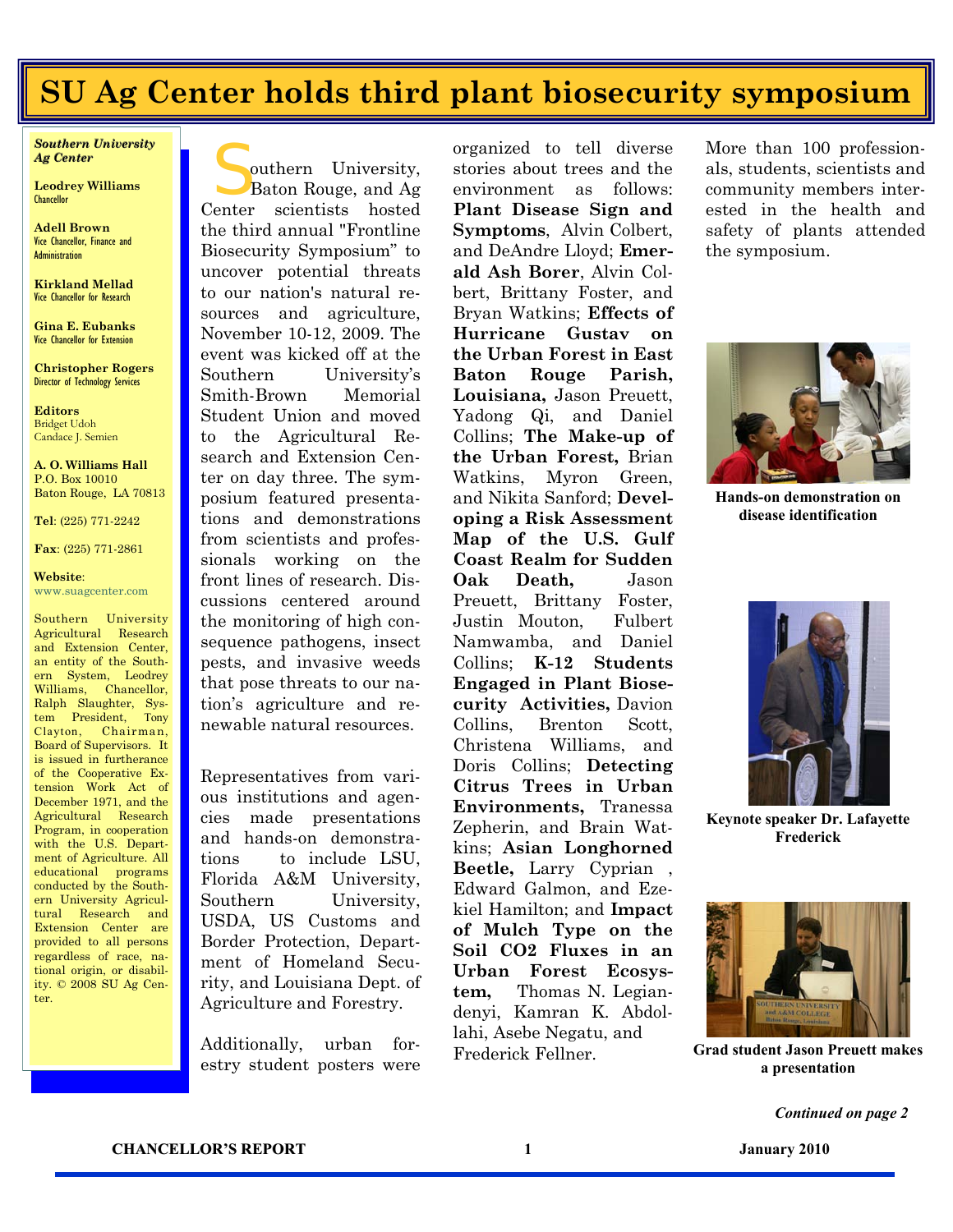#### **Plant biosecurity symposium** *Continued from page 1*

The event was coordinated by Daniel Collins, Ph.D., professor of urban forestry.

This year, the symposium culminated with elementary and middle school students joining SU Ag Center researchers in planting a Bald Cypress tree in front of Southern University's horticulture building in honor of Clauzell Stevens II, plasticulturalist, and Lincoln Moore, entomologist.

"We are recognizing these gentlemen's outstanding research and contributions to research education and outreach," said Collins.



**Tree planting ceremony: from left Mrs. Stevens, Mrs. Moore, Dr. Collins and supporters.**

They have been dedicated mentors who have encouraged so many young, African Americans to go into entomology and plant pathology as careers.



**The late Clauzell Stevens II**

Stevens' research in plasticulture and post-harvest pathological studies became legendary. He pioneered the application of low dose UV-S to control decay and spoilage, while improving shelf life of fruits and vegetables. His research spearheaded a new nonchemical technology that is now practiced in Italy, France, Great Britain, Belgium, Mexico, Spain, Israel, Canada and Turkey.



**The late Lincoln Moore**

Moore was a survey entomologist for the U.S. Forest Service and the Plant Data Center on Southern's campus. His research focused on plant protection and designing strategies for insect control.

The Stevens and Moore families, researcher mentees including Jimmy McAlpine with the United States Department of Agriculture, and current undergraduate and graduate students were present at the tree planting ceremony.

#### **Louisiana to replicate Children's Harlem Zone**

November 8-11, 2009, Louisiana team members attended Children's Harlem Zone conference in New York. The conference was a three-day extensive training and guidance for organizations interested in replicating the Harlem Children's Zone Model.



anging the Od

Geoffrey Canada, left, Harlem Children's Zone poses with Sarah Sims, LA delegation.

Promise Neighborhoods is President Obama's administration initiative to replicate the Harlem Children's Zone non-profit model in 20 cities across the country.

Sarah Sims was one of the Louisiana team members who traveled to New York for training.

**CHANCELLOR'S REPORT 2 January 2010**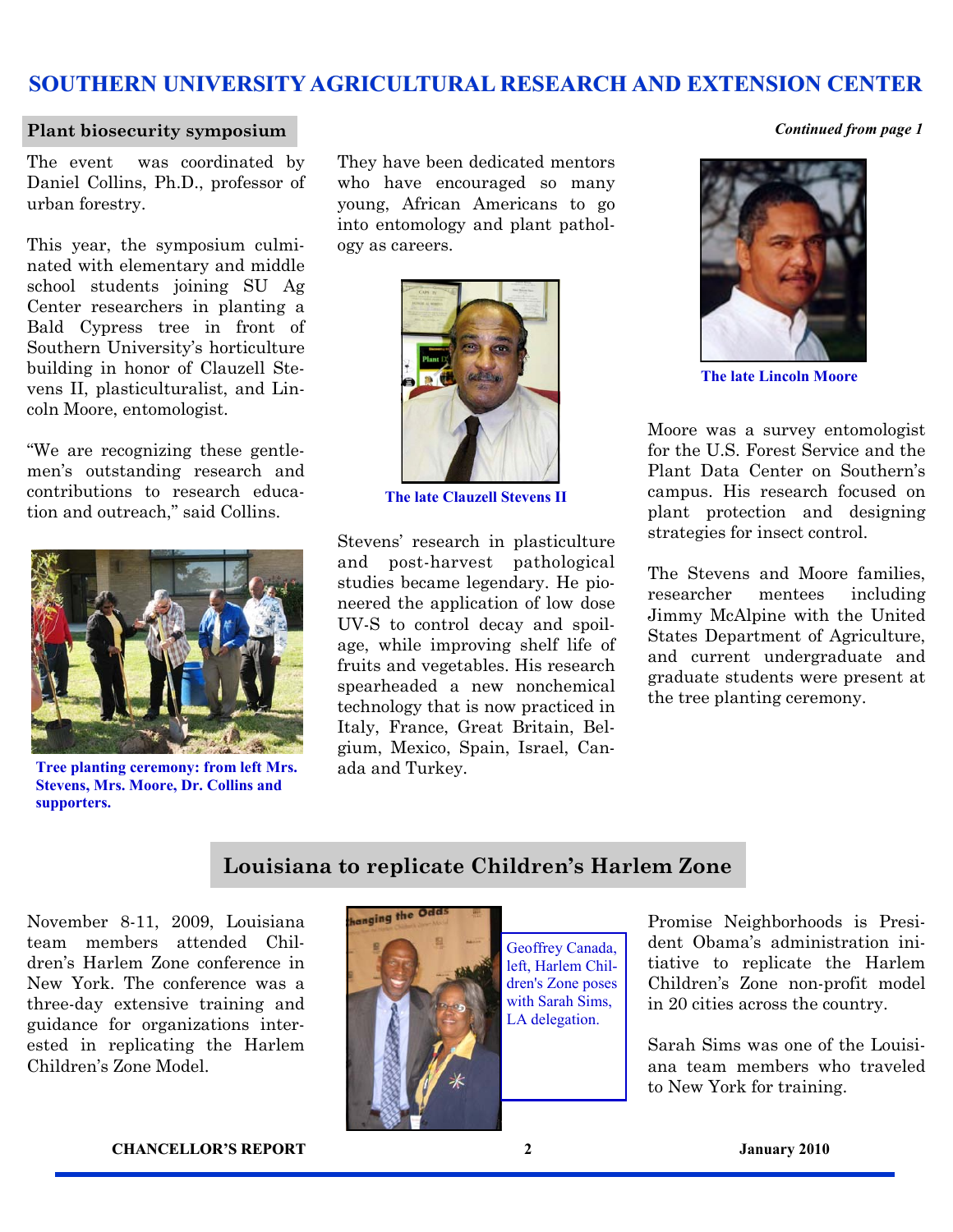## **ThirdAnnual Livestock Quiz Bowl Held**

F ive teams from local Future Farmers of America chapters participated in the 3rd Annual Livestock and Poultry Quiz Bowl, November 13, 2009 at the SU Ag Center. The teams included Clinton, West Feliciana, Church Point, Northwest and North Central high schools. Each team consisted of four players and an alternate who answered questions about livestock management, business, and terminology. The teams competed in several different rounds, but Clinton and West Feliciana high schools dominated the championship round. West Feliciana was named this years champion after three intensive rounds of questions. West Feliciana team was coached by Mr. Jason McCray a graduate of Southern University A&M College.

"The contest is growing every year, and we look forward to it every year," said Renita Marshall,DVM, livestock show programs director.



All five participating schools pose with teachers and SU Ag Center event coordinators



West Feliciana High-1<sup>st</sup> place winner



Clinton High $-2<sup>nd</sup>$  place winner

## **Fall horse health clinic, great success**

 F or the past three years, the Livestock Show Program has opened the doors to area horsemen and provided much needed vaccines for their horses at a discounted rate.

Many horsemen in the area love to ride and have horses, but due to economic hardships, less money is available for medicine and veternarian services for thei anmals. "This clinic was an excellent way to get our horseman back on the right track,; said Christie Monroe, assistannt livestock show programs

director. The clinic was held at the Southern University M. A. Edmond Livestock Arena in conjunction



with the Livestock Program Office and the SU Ag Center Trail ride

team. More than 60 horses were serviced.

The horsemen in the community enjoy coming to the clinic. When we attend trail rides and other horse events, their first question is when are we doing the clinic again," said Monroe.

"This makes us feel good because it is a service that is needed for our low income farmers and ranchers," said Marshall. The clinic is held annually in November.

#### **CHANCELLOR'S REPORT 3 January 2010**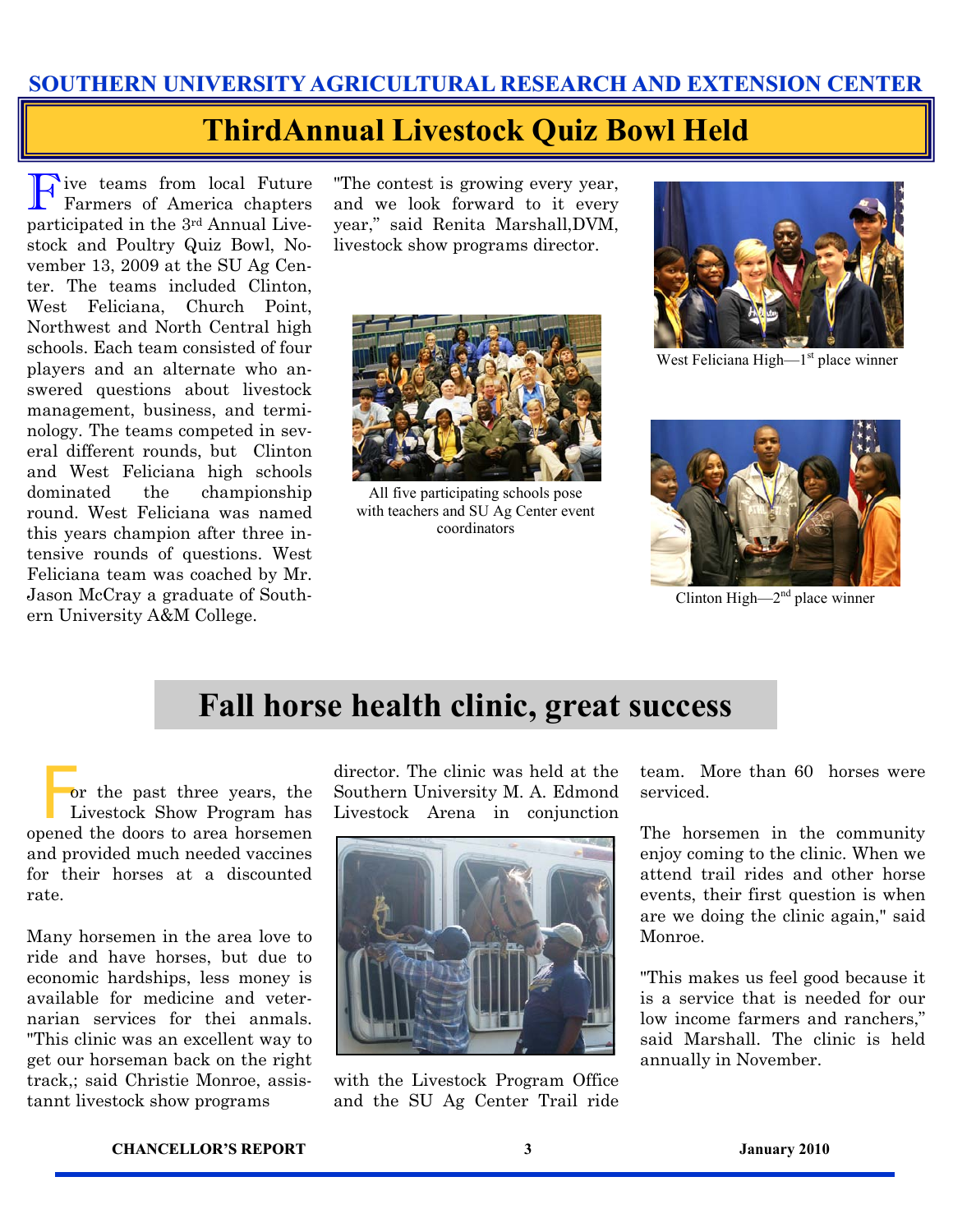## **Saturday club enjoys days of harvest**

The Saturday club at So-<br>journer Truth Community he Saturday club at So-Center, New Orleans, enjoyed days of harvest activities and renewable energy education. The group completed art projects using pumpkins that were donated by the Black Farmers Association of Morehouse Parish and Odis Hill, assistant area agent in Morehouse Parish.

The youth learned about fall crops and color changes in leaves due to lack of photosynthesis.

The club also took part in the Youth National 4-H Science Day in which they used yeast, water, sugar, balloons and syrup for experiments in alternative energy sources.

Hendrix Broussard, assistant area agent in Orleans Parish, also trained student volunteers at Southern University New Orleans including Miss SUNO to conduct the experiments.





**Participating students engaged in pumpkin artwork** 

#### **Livestock Program takes the farm to the classroom**

On November 5, 2009, the Live-stock show programs staff visited Sacred Heart Catholic School in Baton Rouge and taught kindergarteners about farm animals. The children interacted with baby chicks and rabbits an played farm games. "The games were used as a learning tool for students to understand how it is to work on the farm," said Christie G. Monroe, assistant livestock sshow programs director.



The children had a great afternoon learning about life on the farm. "We are so grateful to the Southern University Ag Center for coming out and making things like this available to the children," said Sandy Ellis, kindergarten teacher.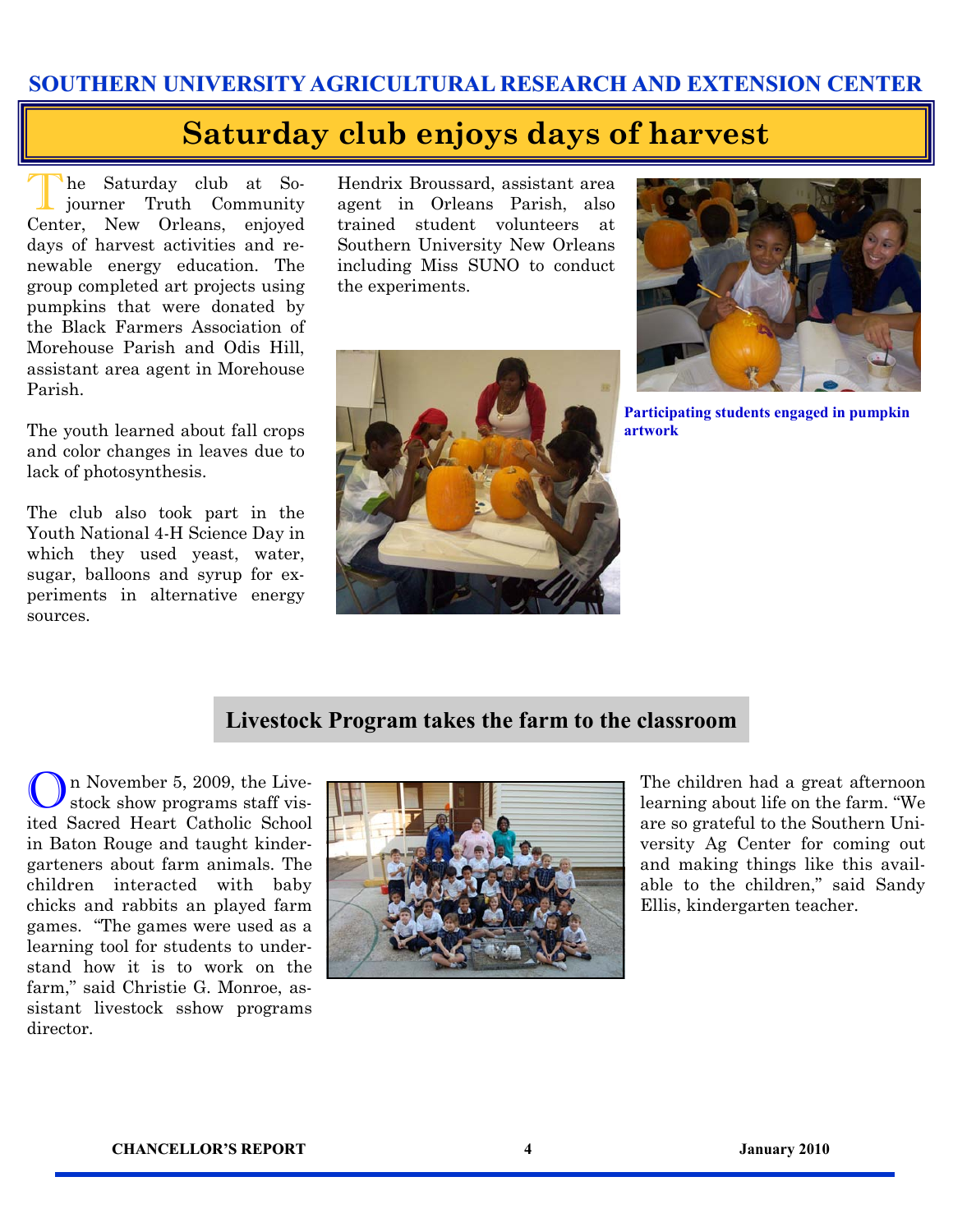## **Faculty and staff accomplishments and activities**

## **Tallulah hosts Louisiana leadership education workshops**

LEAD Louisiana Leadership Education program-training workshops were held for four weeks in Tallulah, November 3-24, 2009. The objective of the program was to teach participants how to make decisions as leaders. These decisions can have both positive and negative effects on community

development. Participants learnt that everyone has a different leadership style and skill set. They also learnt that community leaders can utilize different leadership styles and skills to solve community problems. The 12 participants received certificates after the training in Madison Parish.

County agent **Glenn Dixon** was one of the LEAD Louisiana instructors. Madison parish extension agent **Sarah Sims** organized the event sponsored by Don Terry, Entergy Louisiana, LLC.











**Sarah Sims**, extension aide, Madison Parish, organized a Family Literacy Night workshop that attracted approximately 180 participants, November 14, 2009. Through the interactive educational displays, activities, and demonstrations, parents and youth learned the importance of reading. Parents learned that reading expands their children's

vocabulary, comprehension, reasoning, grammar and other skills. They received tips on how to encourage reading and nurture book lovers. Sims also attended a nutrition training and workshop with Delta Community Action Association Inc. and a Child and Adult Care Food Program/FDSCHFP training. Sims trained approximately 150 daycare providers on

H1N1 preparedness. They learned how to prepare for the flu pandemic and seasonal flu. They also learned what to expect if a flu pandemic occurs, how to plan ahead, how to stop germs from spreading and how to prepare an emergency kit. She also conducted a quarterly nutrition training and display on "The Importance of Calcium."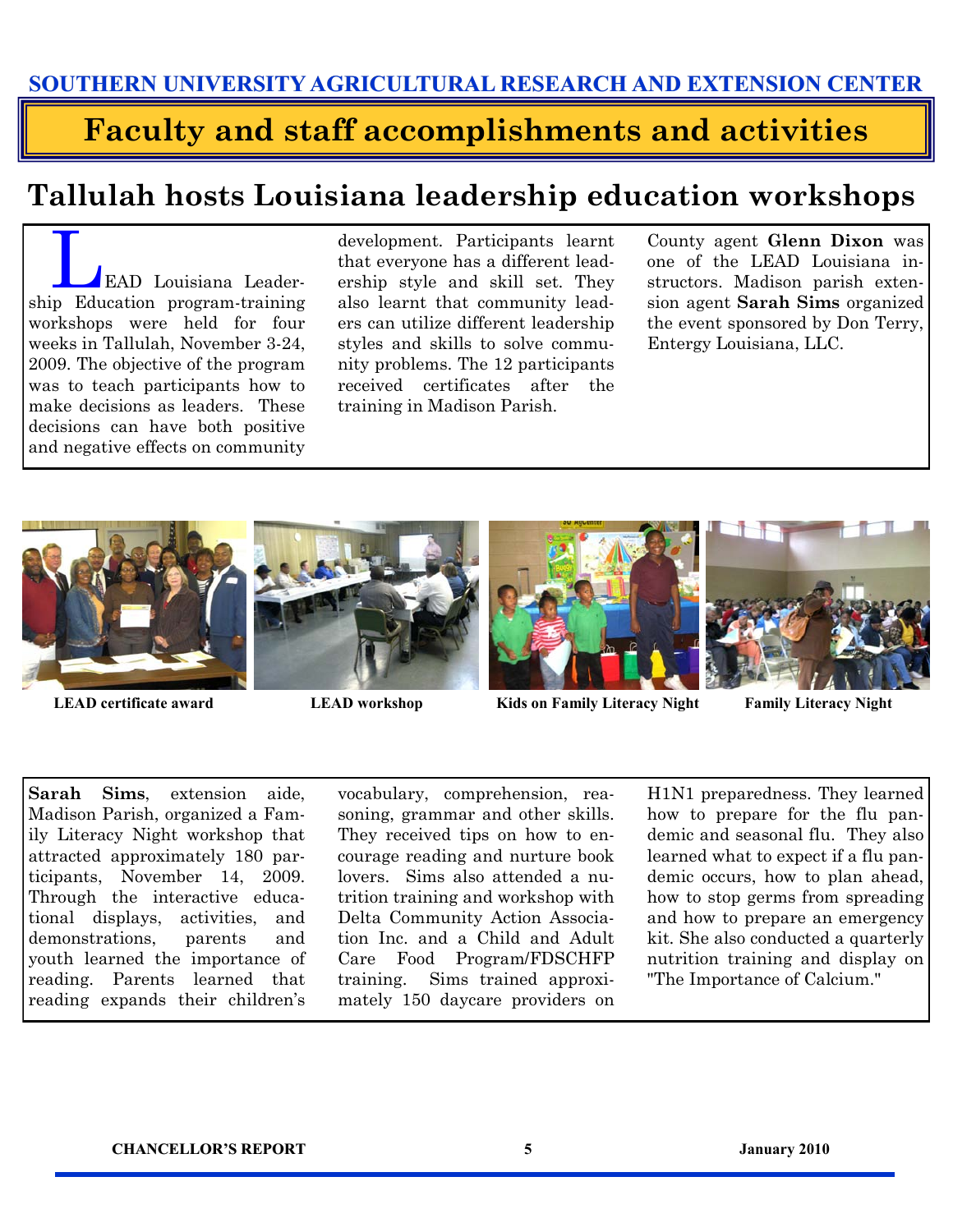#### **Accomplishments and activities contd.**

#### **SU Ag Center Specialist attends national conference**

USDA is conducting a series of small business conferences to facilitate rural economic growth and increase small business contracting in rural America.

**Eual Hall,** SU Ag Center business development specialist, was selected to attend one of the conferences entitled "USDA, Food Commodity Contracting Opportunities for Rural America Southeast Regional Small Business Conference" in Pine Bluff, AR December 9, 2009. The conference was targeted to small business owners, farmers, community-based organizations and others who have an interest in selling commodities to USDA. This event provided attendees with important information related to selling commodities to USDA of which Agricultural Marketing Service is a major purchaser.

This series complements two initiatives:

**Secretary Tom Vilsack's** Ru- $\bullet$ ral Tour "Renewing America's Promise," a program designed to engage in a more robust dialogue with folks living in rural America and to help share innovative ideas as we build a foundation for success and

prosperity for the new 21st century economy.

**Deputy Secretary Kathleen**   $\bullet$ **Merrigan's** "Know Your Farmer, Know Your Food" initiative, a program to continue the national conversation about developing local and regional food systems and finding ways to support small and mid-sized farms.

Knowledge gained from this conference will enhance the SU Ag Center's efforts in developing Louisiana's food systems as well as supporting our limited resource farmers.

The Y.E.S./4-H club at Thurgood Marshall Early College High School in New Orleans continues planting wetland grasses to help save Louisiana's coastline. The group has an artificial wetland grass pond made with cinder blocks and a tarp. Southern University Ag Center assistant area agent **Hendrix Broussard** and Ag Center volunteer Emily Snyder made a presentation on the importance of saving our wetlands and instructed the club on planting wetland plants.

Some of the grasses that were planted were bulrush, marsh hay, and common reed.



Some benefits of preserving our wetlands include the fact that they give habitats to a lot of different land animals and plants. Wetlands provide animals with food and shelter, as well as a place to raise their young. Wetlands are also known to harbor snakes, turtles, and alligators. The newly organized club will focus on coastal restoration, the environment and going green.